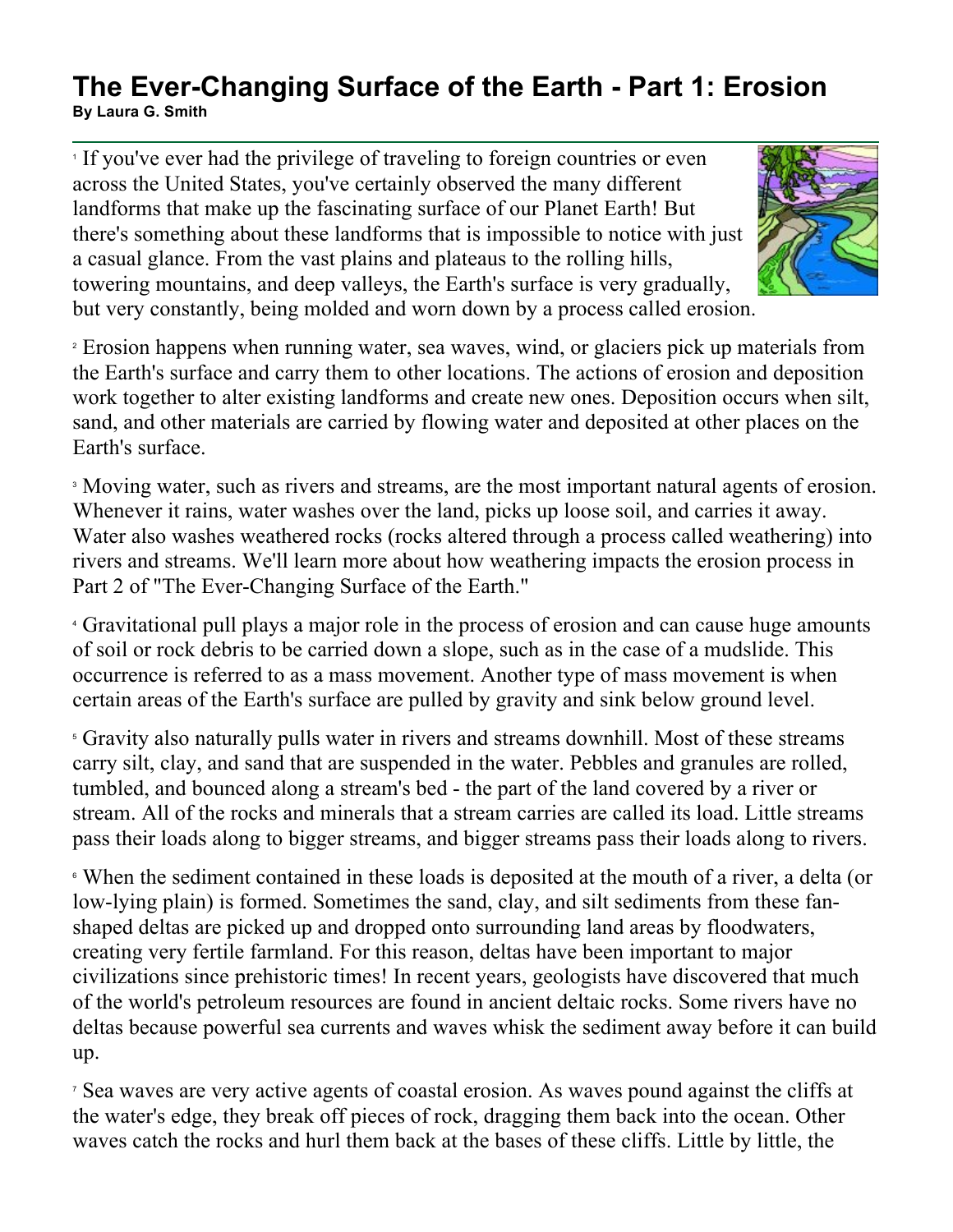cliffs lose their support and collapse into the ocean. As these waves are carving away the shoreline, others are depositing sand and pebbles that were brought to the ocean by rivers. This constant, powerful action of erosion and deposition causes substantial, noticeable change to our rocky shores and sandy beaches.

<sup>8</sup> In contrast to rapidly flowing rivers and waves, glaciers are agents of erosion that move very slowly over the Earth's surface. Glaciers form in polar regions, such as Antarctica and Greenland, and in high mountains where low temperatures cause large amounts of snow to build up and turn into ice. A glacier flows down slope because of the pull of gravity, usually moving less than a foot per day. These huge masses, ranging in thickness from about 300 to 10,000 feet, pass over the land and shape its features by plucking, transporting, and depositing rock debris from the size of blocks or boulders to sand and clay. As the debris piles up, it forms uneven ridges called moraines. Several kinds of moraines are recognized, including lateral moraines along the sides of the glacier, and terminal moraines at its leading edge. Many other landforms are associated with glaciers, the most famous of which are found in Europe.

<sup>9</sup> Wind plays a key role in the process of erosion in arid regions like deserts, as blowing sand breaks down rock and dislodges surface sand from unprotected sand dunes. As sand and silt are lifted, larger materials, such as pebbles and cobbles are left behind. Over time, these pebbles and cobbles pack closely together forming a desert pavement. The removal of large amounts of sand and silt is called deflation, which lowers the landscape slowly. The Dust Bowl of the 1930s is an example of deflation, which occurred over an area of 50 million acres in the Great Plains region of the United States. This series of dust storms destroyed the protective cover of vegetation that had already been weakened by poor farming practices and the grazing of too many animals.

<sup>10</sup> Some historians believe that soil erosion has impacted various population shifts and has caused the fall of certain civilizations. Ruins of towns and cities have been found in arid regions, such as the deserts of Mesopotamia, indicating that agriculture was once widespread in the surrounding territory.

<sup>11</sup> The natural process of erosion is slow and sure. It's an amazing occurrence that, over the course of hundreds of thousands of years, can wear away a mountain until it is level with the plain, or cut a steep-sided gorge out of a cliff to form a wonder of nature such as Niagara Falls. Today, and in the years to come, the surface of the Earth will continue to be altered by the many active agents of erosion.

Copyright © 2013 edHelper